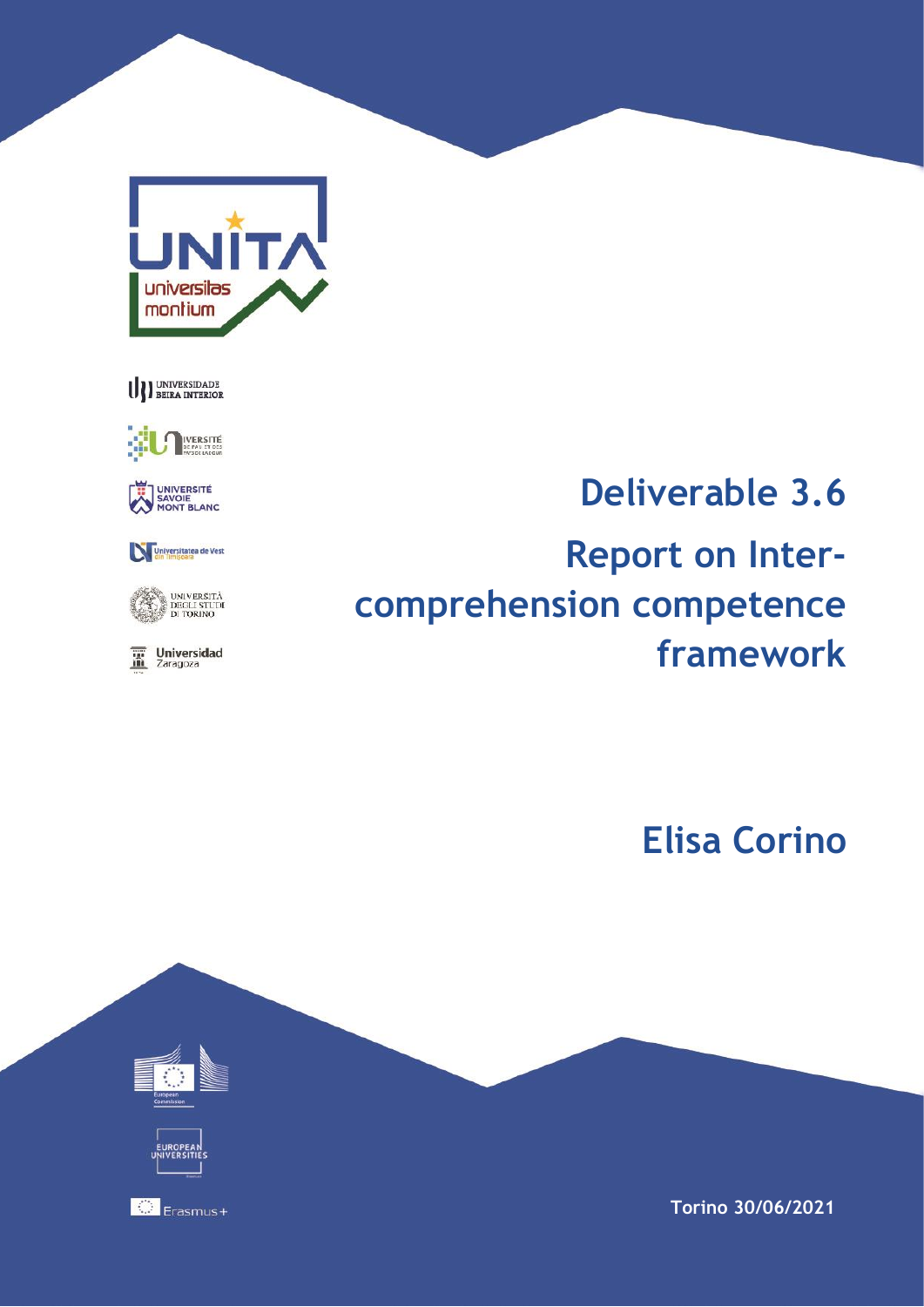

# Technical references

| Project Acronym               | <b>UNITA</b>                       |
|-------------------------------|------------------------------------|
| <b>Project Title</b>          | <b>UNITA - Universitas Montium</b> |
| <b>Document Author</b>        | Elisa Corino                       |
| <b>Project Coordinator</b>    | Maurizio De Tullio                 |
| <b>Project Duration</b>       | 36 Months                          |
| Deliverable No.               | 3.6 - Inter-comprehension          |
|                               | competence framework               |
| Dissemination level *         | PU                                 |
| <b>Work Package</b>           | $\overline{3}$                     |
| Task                          | 3.2.1                              |
| <b>Lead beneficiary</b>       | Università degli Studi di Torino   |
| Due date of deliverable       | 30/06/2021                         |
| <b>Actual submission date</b> | 30/06/2021                         |
| Document version              | 1.0                                |

 $*$  PU = Public; PP = Restricted to other programme participants (including the Commission Services); RE = Restricted to a group specified by the consortium (including the Commission Services); CO = Confidential, only for members of the consortium (including the Agency Services)

#### **Document history:**

| Version | Date | <b>Created by</b> | <b>Short Description of Changes</b> |
|---------|------|-------------------|-------------------------------------|
|         |      |                   |                                     |
|         |      |                   |                                     |

#### **Document Location**

The latest version of this document is stored in UNITA Datacloud>Documents>Unita\_Project\_Documents> Unita\_Deliverables.



**Universidad**<br>Zaragoza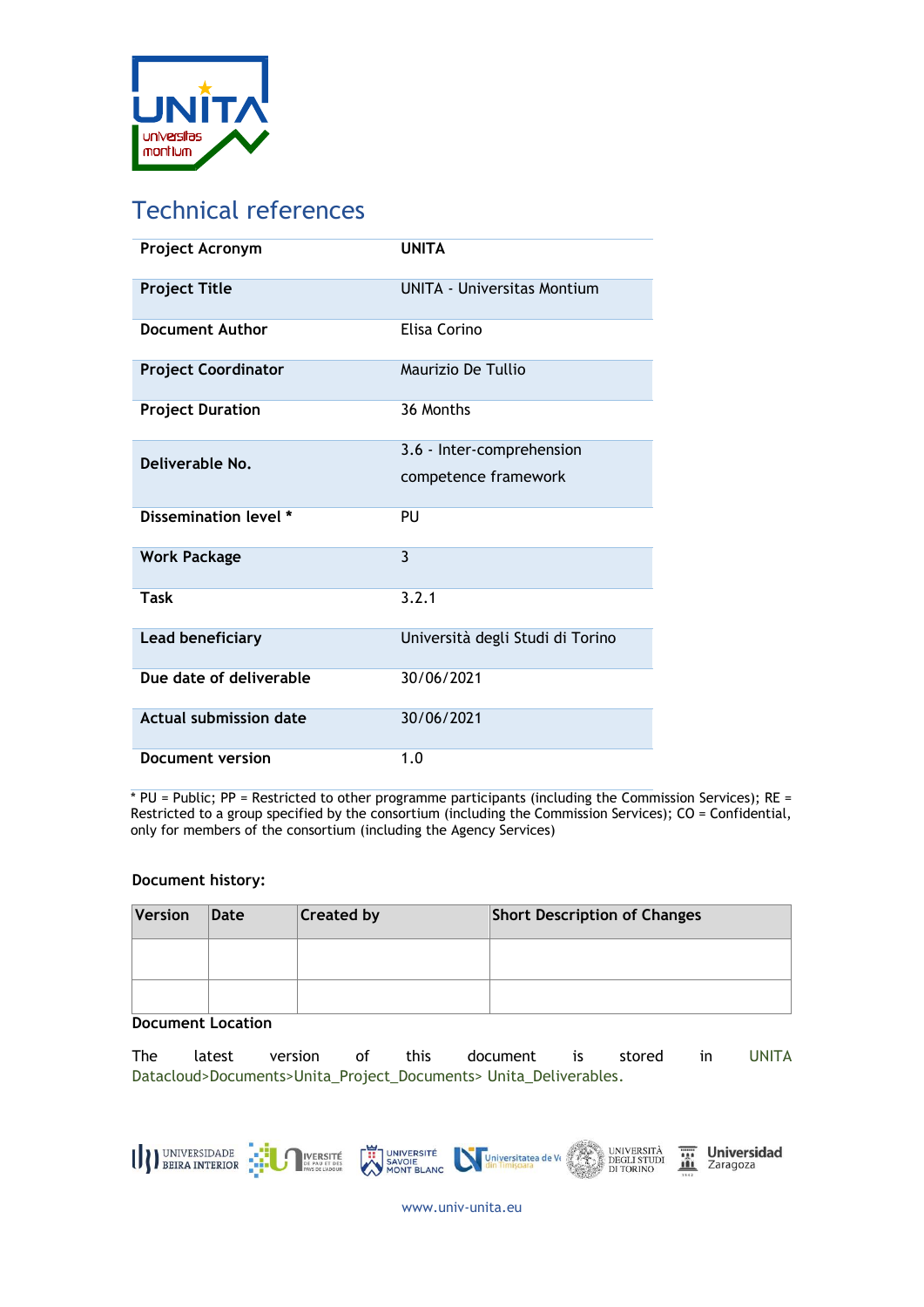

#### **Updating the intercomprehension competence framework**

The UNITA competence framework in intercomprehension (IC) is based on three founding documents concerning IC and plurilingualism: the REFIC (Référentiel de compétences de communication plurilingue en intercompréhension), the REFDIC (Référentiel de formation en intercompréhension (enseignant/formateur)), the FREPA (Framework of Reference for Pluralistic Approaches), these being in turn inspired by the CEFR and its Companion Volume.

Starting from these references, UNITA is integrating their content with a focus on the skills and competences in IC required by each of the actor involved in the IC courses within UNITA students, teachers, and staff – thus addressing their specific needs.

While IC competences for the formers have already been thoroughly described and analyzed, very little work has been done on the skills of university teachers dealing with plurilingual settings, and almost no researches have touched upon LSP and IC in bureaucratic communication.

# **General features**

As the REFIC states, plurilingualism is both an individual resource and an educational objective which aims at preparing students to actively participate as full citizens in a complex democratic society. A pluralistic linguistic approach is a key approach to develop the linguistic, communicative and cultural repertoire of the individual, also supporting and enhancing the mastery of more languages at the same time.

The three principles of the training process are : I. Consciousness rising, II. Training, III. Improvement

General goals for the development of IC competences are:

- The development of metalinguistic competence and observation skills (ability to rely on the language(s) known to reach other languages, to operate the similarities between the languages of the same family, to resort to the processes of inference);
	- The development of metacognitive competence and the ability to exploit the linguistic repertoire;
- The development of communication strategies and soft skills (eg. the ability to adjust one's own production in first language to an addressee of another language, including in the contexts of Computer Mediated Communication);
- The development of cultural knowledge and intercultural tendency.

#### COMPREHENSION SKILLS

Learners should develop

- Skimming and scanning strategies
	- o Lexical strategies
		- Lexical correspondences
		- Lexical transparency
		- Semantic field
		- Phonological correspondences
		- Morphological elements
	- o Recognition of keywords and logical connectors
- Inferencing strategies
	- o Making hypothesis based on the context
	- o Using the linguistic repertoire to make connections
- Listening skills

INTERACTION SKILLS Learners should develop



**Universidad** Zaragoza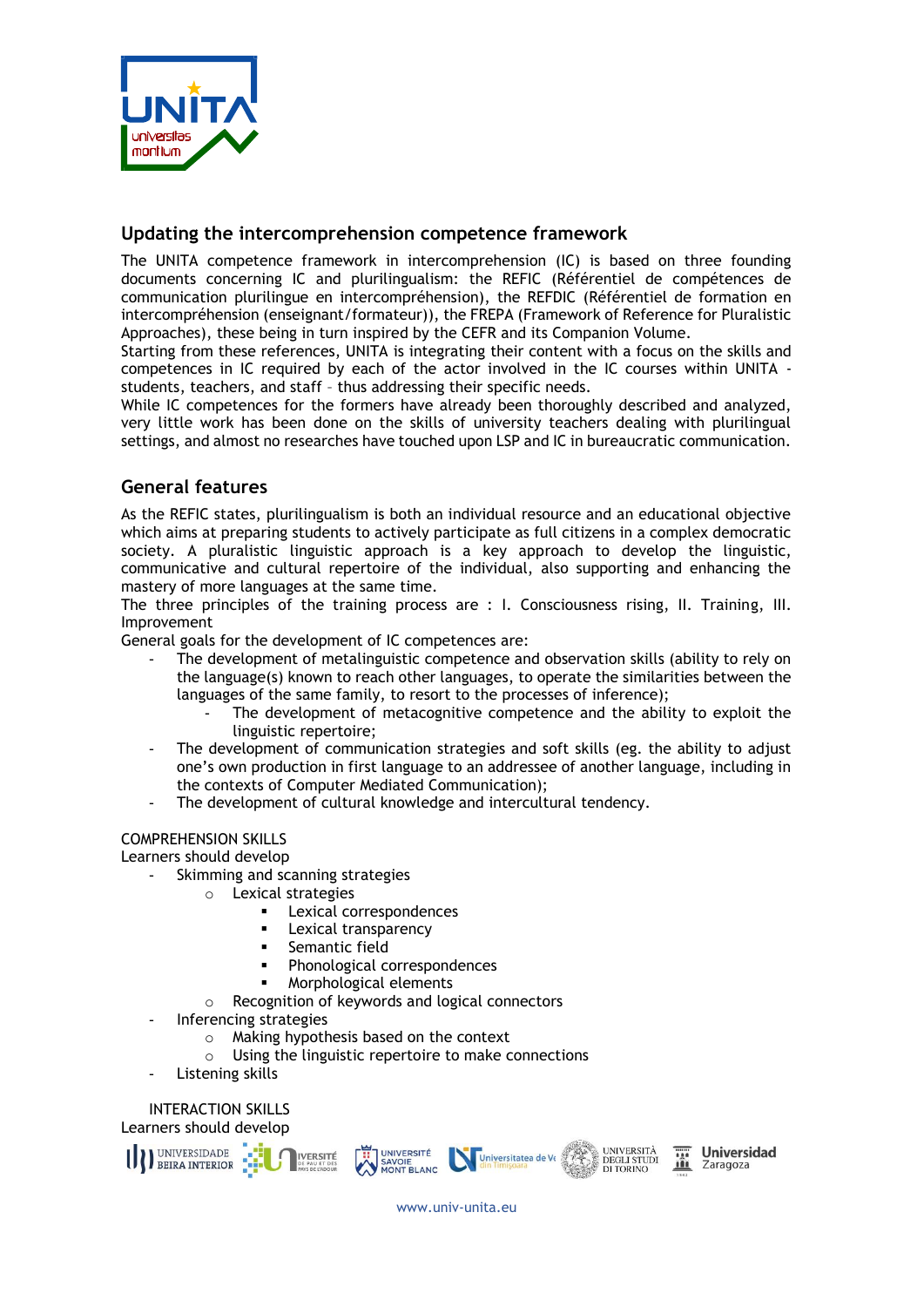

- Context-based inferences
- Soft skills (intercultural communication)
- Ability to adapt to the situation and modulate  $\ell$  mediate communication (language complexity)
- Ability to detect possible issues in communication
- Remedial and reformulative strategies

At the end of the IC training, participants will have developed the following skills (cfr. REFIC):

- "Communicate orally in multilingual contexts, for example, participate in a dialogue in many languages; use the code-switching and the mix of codes as functional tools as regards the communication and the context;
- Draw in many sources of different languages in order to accomplish tasks of production or interaction in one dominant language;
- Use a linguistic skills' profile developed unequally in several languages [...];
- Do mediation between languages, for example translate and interpret; explain with simple words in language B the meaning of a reading text in language C;
- Use all the knowledge learned from a former learning process of a language in order to understand texts from languages of the same family (as for UNITA. IC between Romance languages)".

**<https://www.miriadi.net/en/refic>**

### **IC for students**

Students will acquire the general principles of IC (as stated above). In particular, the will deal with both oral and written texts, and will perform interproduction tasks in the domains of everyday life and university life. Learners will seek the formal transparencies first on the basis of which activate the processes of interference, using also the contextual indications and their encyclopedic knowledge. The semeiological approach (from the form to the meaning) and the onomasiological approach (from the meaning to the form) are also integrated in a continual back and forth between global comprehension and analysis of the known lexical items.

A third domain of expertise will be the LSP regarding the field of Cultural Heritage, Circular Economy, Renewable Energies. The development of IC skills in this domains will facilitate the communication during students' mobility, boosting their ability to access specialized content in other languages.

Specific skills to be acquired:

- Autonomy in the learning process
- Metalinguistic awareness of the LSP features (textual genre, lexis, morpho-syntax)
- Interaction in LSP plurilingual contexts

# **IC for teachers**

University teachers will acquire the general principles of IC (as stated above) along with good practices to be applied in their classes where a plurilingual audience is involved.

Specific skills to be acquired: